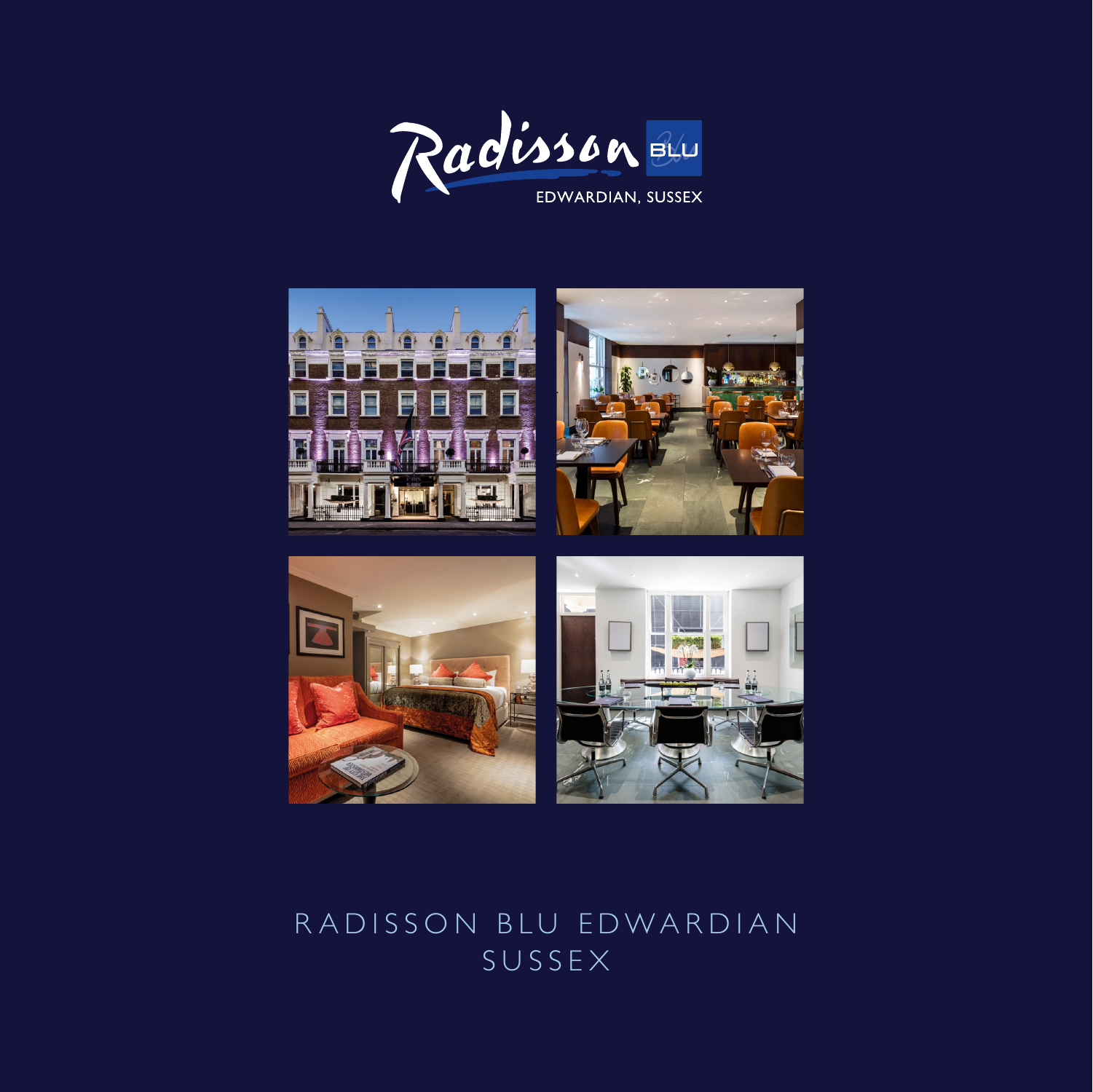## FACILITIES & SERVICES

- Complimentary Wi-Fi up to 150Mbps on unlimited devices **WIFI**
- Edward virtual host  $\Theta$
- Samsung Smart TVs
- In-room safe and mini fridge (stocked on request)
- In-room spa services
- 24-hour business centre
- 24-hour room service
- 24-hour fully-equipped gym
- Nespresso coffee machines available on selected rooms types
- Complimentary newspaper and magazines, bottled water and turndown service

### **BEDROOMS**

- 101 air-conditioned bedrooms
- 31 Individual
- 38 Standard
- 28 Premium
- 4 Suites

Moments away from Hyde Park and Selfridges sits the Sussex hotel, with modern artwork, characterful bedrooms and a popular restaurant, just minutes from Marble Arch tube station.

> **Trains** Marylebone (0.8 mile)

2 meeting rooms with a seated capacity of up to 12.

# RESTAURANT

## Steak & Lobster

#### MEETINGS & EVENTS TRAVEL

- We aspire to be the very best in what we do; delivering the finest steak and freshest lobster to your plate. We believe simplicity is key and let the food speak for itself.
- Down-to-earth, rustic and humble, our popular signature dishes are complemented by a range of bites, salads and desserts.

# DISCOVER AN UNDERSTATED, BOUTIQUE-STYLE HOTEL IN LONDON'S MARBLE ARCH

Car Park Bryanston Street (charges apply)

Underground Marble Arch (Central Line)

Bond Street (Jubilee and Central Lines)

Crossrail Bond Street (Elizabeth Line)

Victoria (2 miles)

King's Cross St. Pancras Eurostar (2.5 miles)

Airport City Airport (6 miles) Heathrow (18 miles) Gatwick (28 miles) Luton (35 miles) Stansted (37 miles)